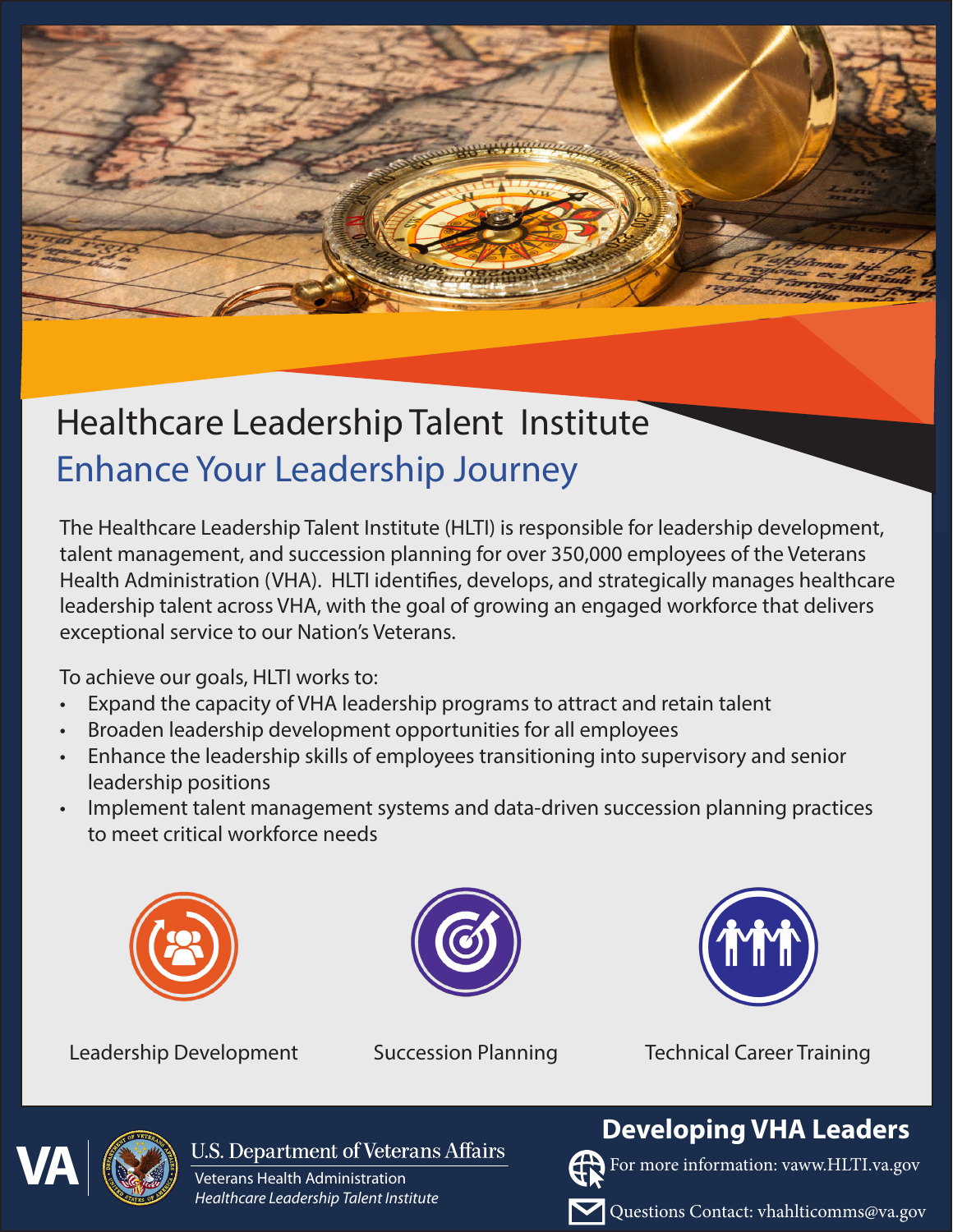

U.S. Department of Veterans Affairs

Veterans Health Administration Healthcare Leadership Talent Institute

# **1. Leadership Development Programs**

The Healthcare Leadership Talent Institute (HLTI) both manages and partners with other organizations to offer VHA employees leadership development programs. These programs encompass a wide-range of learning formats, including in-person, virtual, and on-the-job training. Below is a list of the current programs offered.

#### **HLTI Managed Programs:**

- **Army-Baylor University Graduate Program:** The Army-Baylor Master of Health Administration (MHA) and MHA/Master of Business Administration (MBA) programs are top ranked, nationally accredited programs that consist of one year in the classroom at the university and another year in residence at the employee's VA medical facility.
- **Explorations in Leadership (LeadX):** LeadX is a self-paced, online portfolio of courses and activities targeted to five different levels of VHA leadership (Emerging Leader, Team Leader, First-Line Supervisor, Manager and Senior Leader). LeadX provides employees with on-demand, professional development opportunities. Course registration is via TMS.
- **Graduate Healthcare Administration Training Program (GHATP):**GHATP recruits new healthcare administrators to participate in a year-long training experience preparing them for critical VHA administrative positions. This intensive VHA training program is for candidates with education or experience in healthcare administration both within and external to VA.
- **Health Care Leadership Development Program (HCLDP):**HCLDP is comprehensive, leadership program for aspiring healthcare leaders preparing for a VHA executive position. The three-week residency program applies competencies for successful healthcare leadership and uses a variety of modalities and senior leader coaches to develop these key skills with ongoing feedback.
- **New Executive Training Program (NExT):** NExT is a "survival skills" course for all newly-appointed VHA medical center executive team members (Chiefs of Staff, Associate/Assistant Directors, Associate Directors for Patient Care Services). This week-long, face-to-face orientation provides employees with essential technical content and networking to succeed in their healthcare leadership role.
- **Supervisor Ready:** Supervisor Ready targets Emerging Leaders and Team Leaders aspiring to be a supervisor in a healthcare setting. Participants learn fundamental competencies and concepts of the supervisor dynamic. The program is 100% online and instructor-led.
- **VHA Executive Management Fellowship (EMF):** EMF is a one year-long experience established by the *VA Choice and Quality Employment Act of 2017* for a select number of healthcare professionals to strengthen learning partnerships between the VA and the private sector.
- **VHA Governance Board Shadowing:** This program exposes VHA leaders to VHA governance structures through national committees. It affords select Medical Center Directors an opportunity to shadow meetings of the VHA Governance Board.
- **VHA Senior Executive Orientation (VHA SEO):** SEO is designed for newly appointed senior executive healthcare leaders to help accelerate a successful transition by delivering knowledge transfer in a variety of ways, including mentorship.

### **Partner Programs:**

- **Excellence in Government Fellows (EIG):** EIG is an intergovernmental effort that allows VA leaders to collaborate with and share ideas and viewpoints in an educational setting across the Federal Government.
- Federal Executive Institute Leadership for a Democratic Society (FEI-LDS): FEI-LDS follows the ECQs to enhance leadership & management strengths and identify areas of improvement. It builds future talent for Federal government management and executive functions. In addition, participants may tailor their learning experience to achieve their self-determined goals and interests.
- **[Leadership VA \(LVA\):](http://vaww.succession.va.gov/Employee_Development/LVA/_layouts/15/start.aspx)** LVA is a leadership development program for high-potential VA employees. It includes residential sessions and online course content to enhance the skills and competencies of future VA leaders. It prepares them for increased levels of responsibility and fosters a VA-wide perspective.